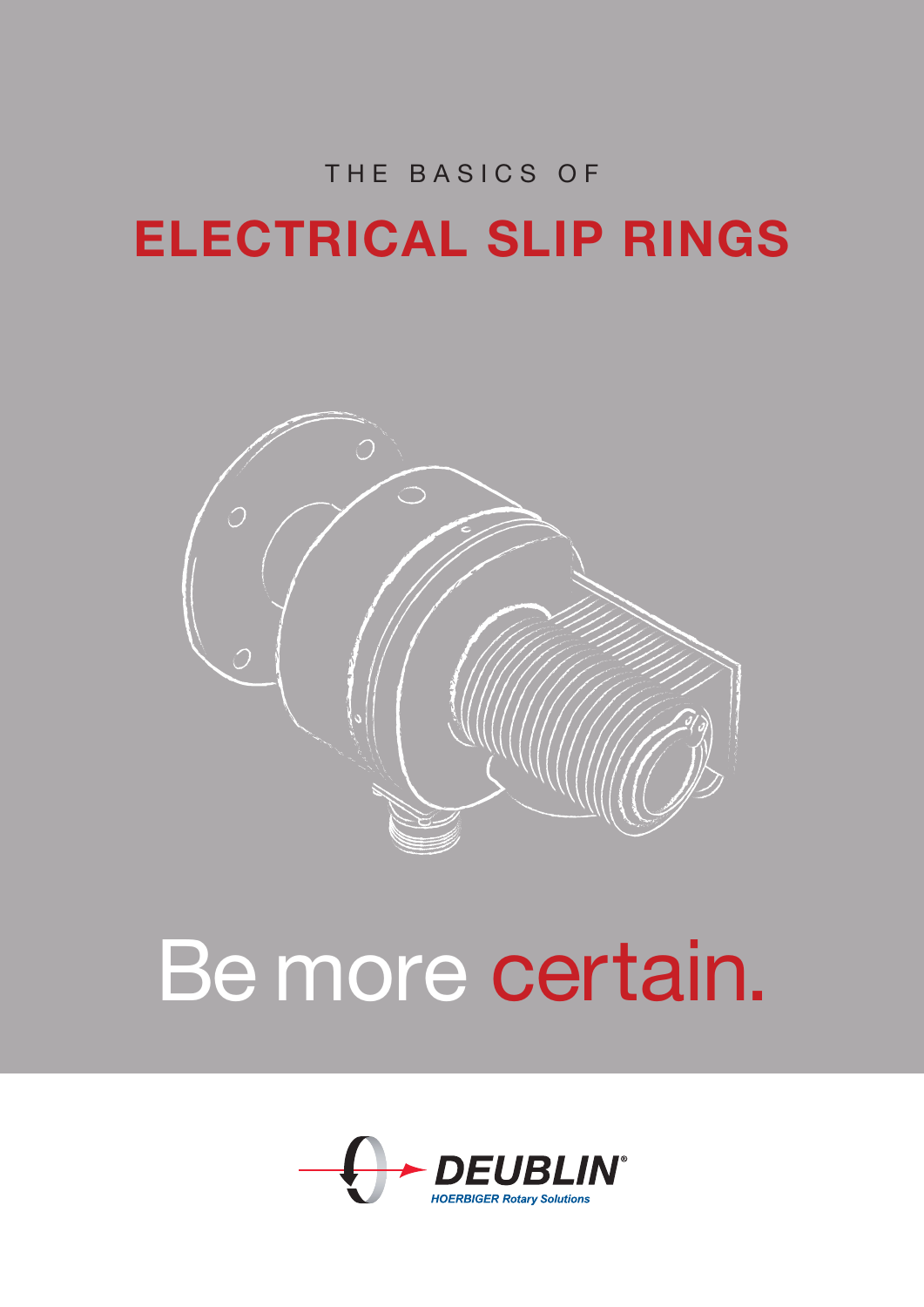## **OVERVIEW**

At the heart of any automation system, electrical slip rings enable the transmission of current from a stationary device to a rotating one. They are used for just about any piece of machinery with a rotating device that needs power and data connectivity. As a result, electrical slip rings can have a significant impact on equipment reliability, operation, and performance.

Electrical slip rings can be specified to meet a variety of customer requirements, ranging from electrical power, communication protocols and operating temperatures to mechanical vibration and shock requirements. These electromechanical devices may be used in a variety of applications including semiconductor production equipment, wind turbines, industrial automation equipment, directional drilling machines, and robotics.

In recent years, sensors have been adopted on a larger scale across vertical markets including industrial applications, driven by the Internet of Things (IoT) and Industry 4.0, where huge amounts of data are collected and shared between connected devices. These connected machines help businesses improve their productivity and efficiency by enabling real-time monitoring and control.

The connectivity trend within the industrial automation marketplace is driving changes at the component level, and in particular, slip ring products for power and data connectivity. While it is all about automation, whether in a traditional industrial environment or a high-tech application, the Industrial IoT (IIoT) trend is driving the need for slip rings that meet higher data transmission rates and higher bandwidth requirements, as well as faster data protocols like Ethernet. This new demand also translates into the need to design and manufacture slip rings that can handle both electrical power and digital signals, while providing high data integrity through advanced RF and EMI techniques.

The demand for smart manufacturing will continue to grow over the next several years. The total available market for electronics equipment that could be connected to the IoT is forecast to exceed \$930 billion by 2021, according to Semicast Research. The market research firm expects the number of devices connected to the IoT to reach nearly 2.5 billion in 2021, up from 1.2 billion in 2015.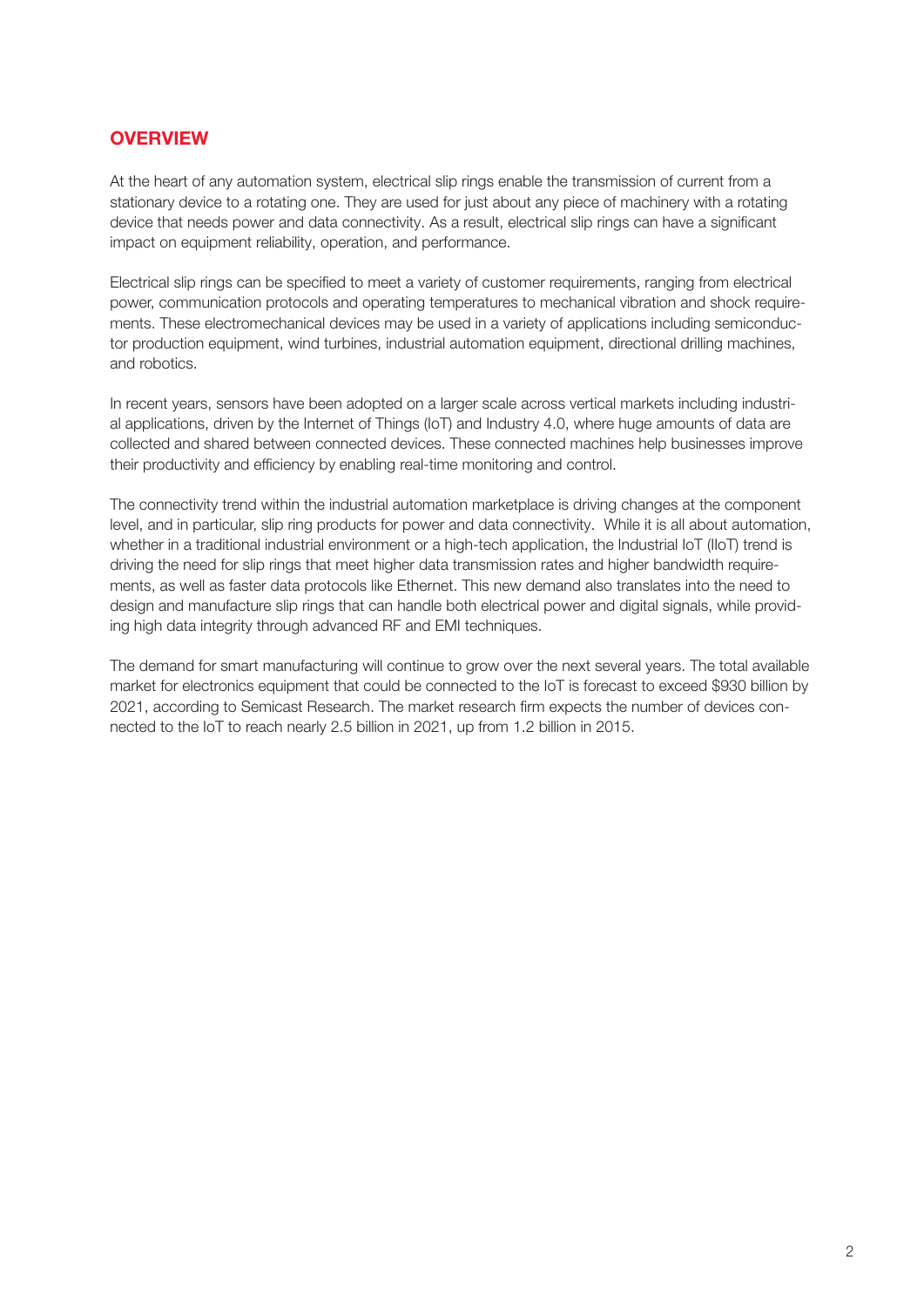# AN INTRODUCTION TO ELECTRICAL SLIP RINGS

An electrical slip ring acts as an electrical connection, allowing the transmission of electrical power (current), signals or data from a stationary device to a rotating machine. It provides a physical contacting method for power or data transfer, replacing cables, which would twist and eventually break, in rotating devices.

An electrical slip ring consists of five main components – the brush (sliding contact), conductor ring, ball bearings, rotor, and housing. The fixed brushes make a sliding contact with the conductor ring, creating the rotating electrical connection. The conductor ring mounts on the rotor. Lead wires, which are attached to the brush and conductor ring internally, provide the electrical connections to either side of the slip ring. External electrical connection options include lead wires, connectors, and terminal blocks.

Slip rings are available in a variety of sizes - typically ranging from less than one inch to several feet in diameter, channel counts, termination types, and materials. In general, the smaller the size of the conductor ring, the less wear on the sliding contacts, which extends the life of the slip ring. However, in some cases, a larger conductor ring is required to allow media, such as fluids, to pass through the center via a hose or tubing. Slip rings can be mounted with a flange, threaded rotor, slip fit over a shaft or into a shaft cavity.

#### Key Slip Ring Applications

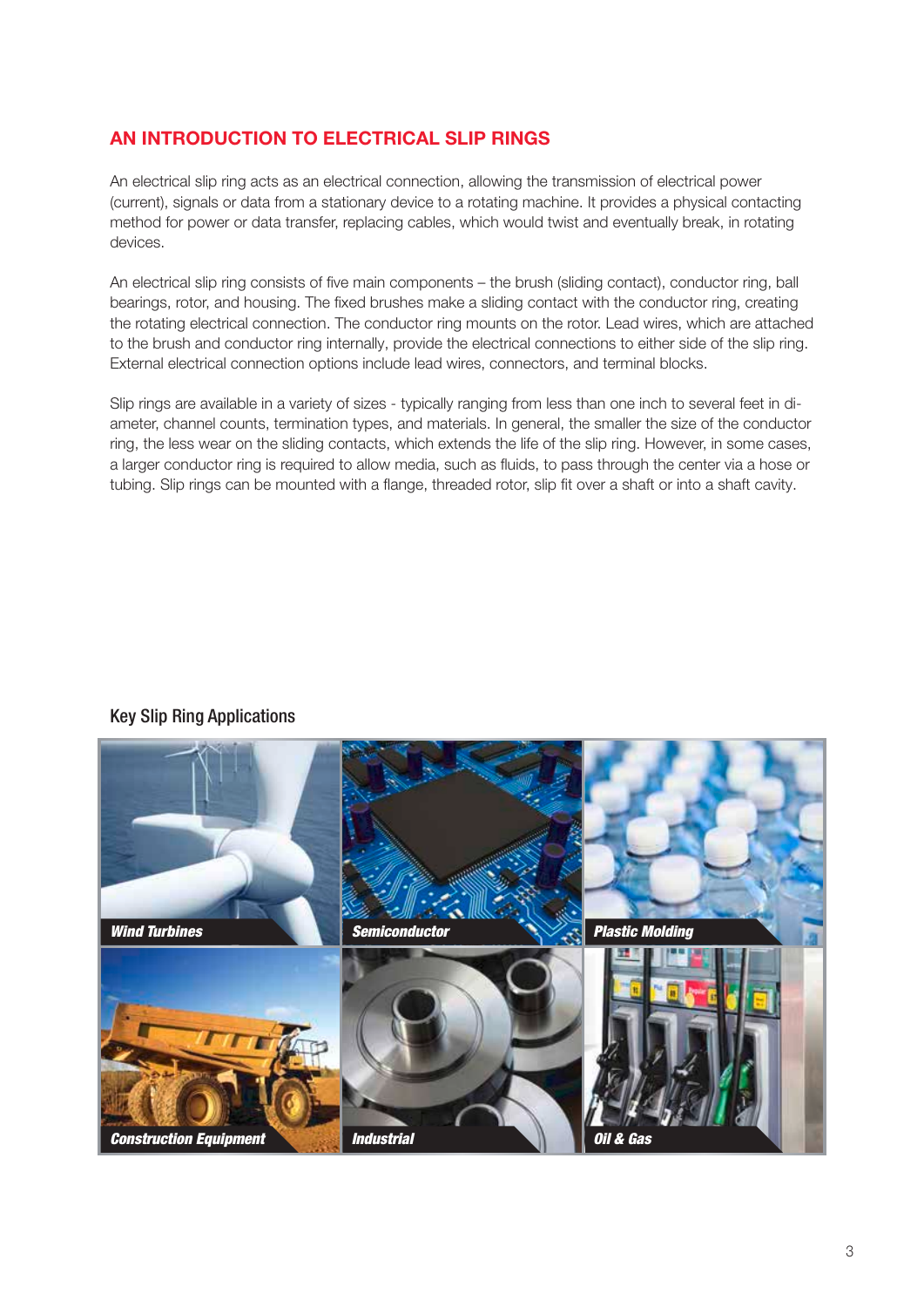### BRUSH TECHNOLOGIES

One of the key design characteristics that designers need to consider in the selection of a slip ring is the type of slg ciding contact or brush type. Based on power or signal requirements, several design parameters includinurrent, voltage, rotational speed, operating temperature, resistance variation, bandwidth, and impedance play a big role in the selection of the transmission technology. In general, there are three types of sliding contact or brush, technologies available. These are composite graphite, monofilament, and polyfilament. Not all slip ring manufacturers offer all three options.

A composite brush is made of carbon graphite material, although it may be mixed with other metals to increase current density. This brush type is primarily used for providing power to motors and in applications that require higher current and higher speeds. A monofilament precious metal wire brush is typically used in lower current applications that call for low contact resistance and a clean signal transmission. A polyfilament precious metal brush is used in applications that need multiple contacts per channel and extremely low contact resistance and brush noise, targeting high data rate, real-time control applications, and very sensitive analog signals.

Each type comes with tradeoffs, depending on the application. For power, the biggest consideration in the selection is not the power at load but instead the voltage drop across the slip ring together with the actual current flow. Voltage drop affects the actual voltage available at load and the total power being dissipated in the slip ring. The dissipated power converts to heat and affects the device's operating temperature. However, in data transmission, all sliding contacts (brushes) generate some electrical resistance variation as they rotate, which impacts the quality of the signal transmission. The degree of variation depends on a number of variables including the type of sliding contact, speed, temperature, and contact force. The use of multiple contacts for each channel is often recommended to minimize the resistance variations, particularly in critical applications.



Composite Brush



Monofilament Precious Metal Wire Brush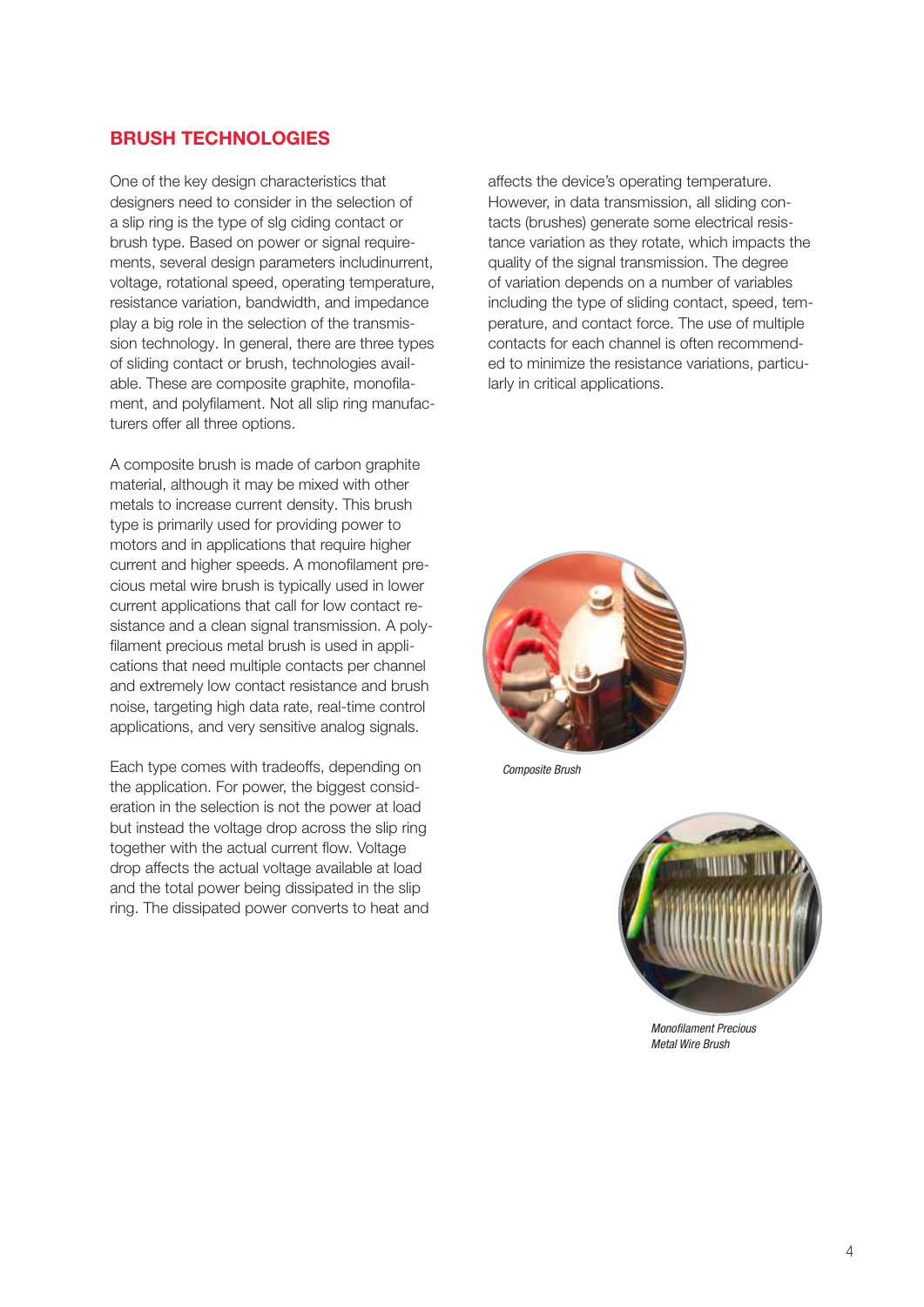# DESIGN FUNDAMENTALS AND CHALLENGES

When designing a slip ring, engineers need to account for a variety of factors depending on the application. These include RF shielding, mixed signal handling, contact resistance, and high frequency impedance matching. Other top considerations include operating temperature, product life cycle, environmental conditions, and packaging constraints.

In particular, one of the biggest challenges in a design with high bandwidth requirements is electromagnetic interference (EMI). As the industrial market becomes ever-more connected to the internet, Ethernet and Ethernet-type signals need to transmit along with power through the slip rings. These signals can be very sensitive to outside electrical interference, particularly from the power channels, which can generate EMI in motor applications.

This requires appropriate RF design techniques to ensure that EMI does not negatively affect data integrity. Engineers must use good RF shielding techniques and physical isolation between EMI sources to minimize the interference from nearby sources. It is important for the shield to have a separate channel within the slip ring to complete the electrical connection between the rotor and stator shield. This separate channel allows the shield energy to have a good path to ground.

To maximize data integrity, one of the key parameters to consider is electrical brush noise – a measurement of contact resistance for each electrical channel as the slip ring is rotated. The quality of the data signal transmission – measured in packets lost per million – also should be reviewed.

Designers also need to consider environmental characteristics, which can have a big effect on the sliding contacts. These include ingress protection levels, and shock and vibration that impact sealing requirements, as well as the type of sliding contact technology and position of the contacts.

| <b>Features:</b>                 | <b>Questions:</b>                                                                                                   |
|----------------------------------|---------------------------------------------------------------------------------------------------------------------|
| Transmission (brush) technology: | What is used to transmit the power or signal from the stationary source to the<br>rotating machine or equipment?    |
| <b>Connectivity:</b>             | Where and how does the slip ring interface and connect with the system on<br>both the stationary and rotating side? |
| Operating speed:                 | What is the rotational speed (RPM) of the unit?                                                                     |
| Enclosure:                       | What materials and sealing are used to ensure the slip ring performs in the<br>environment?                         |

The key design characteristics for the selection of a slip ring include the following:

Slip rings are available in both standard and custom configurations. Off-the-shelf products are primarily used for basic applications, while custom designs are often required for critical applications that need to meet specific performance and operating life requirements.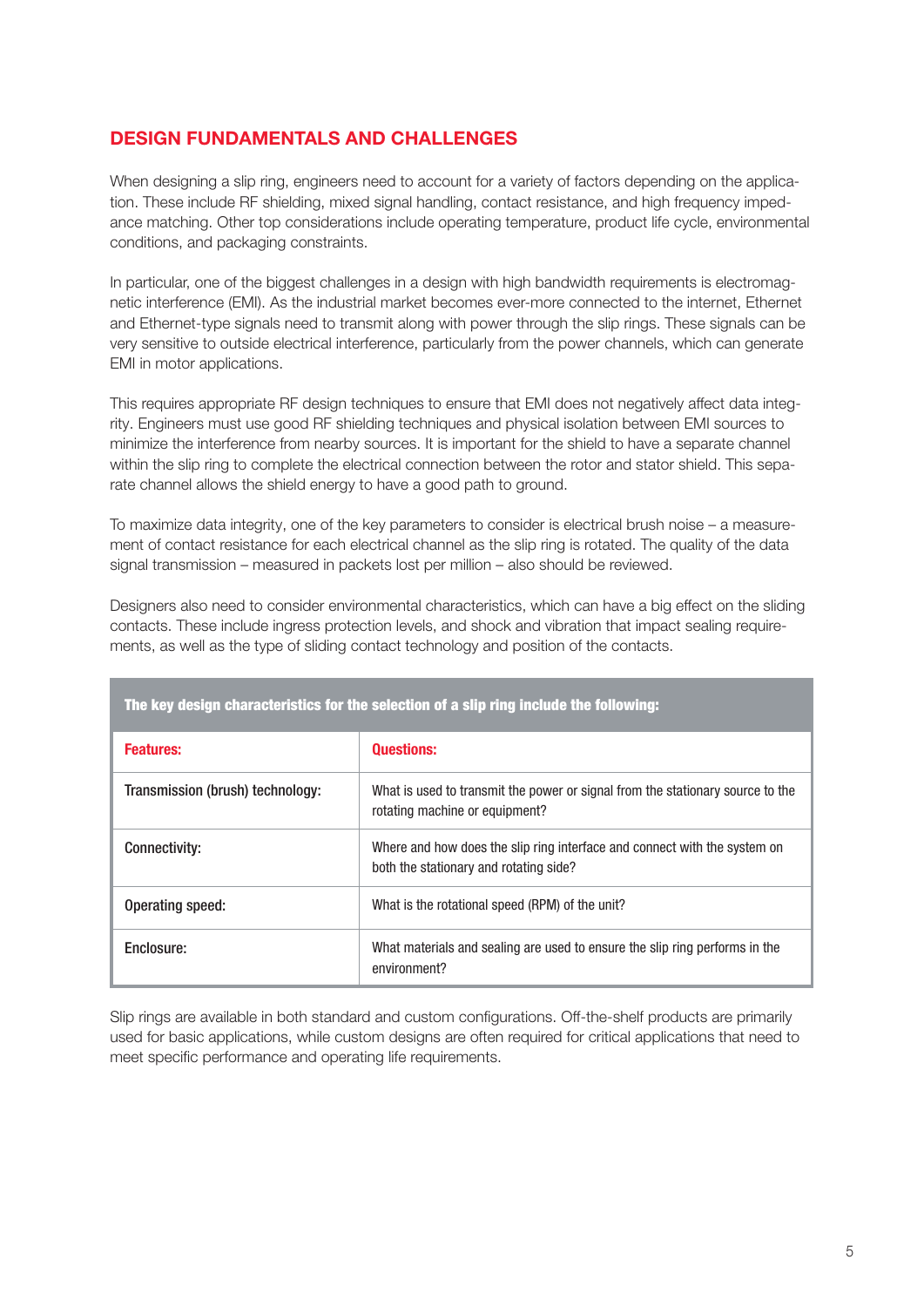#### Ten Questions to Answer for a Successful Project

To ensure a successful design, engineers need to answer several questions around four key requirements - transmission, connectivity, enclosure type, and speed - to select the right slip ring for their design and application. Here are ten questions that should be discussed with your slip ring manufacturing partner.

#### **Transmission**

- How many channels do you need?
- What is the voltage and amperage of each channel?
- What data protocol is being used?

# **Connectivity**

- How does the unit connect to your system connectors or lead wires?
- Will the slip ring need to be grounded?
- How will the slip ring mount to the system?

#### **Enclosure**

• What is the operating environment? Does it require sealing to keep out contaminants? • What types of media such as water, dirt, mud, or other atmospheric conditions need to considered?

#### Speed

| How fast is the unit rotating? Will the unit change direction? |  |
|----------------------------------------------------------------|--|
|----------------------------------------------------------------|--|

Is there a duty cycle requirement?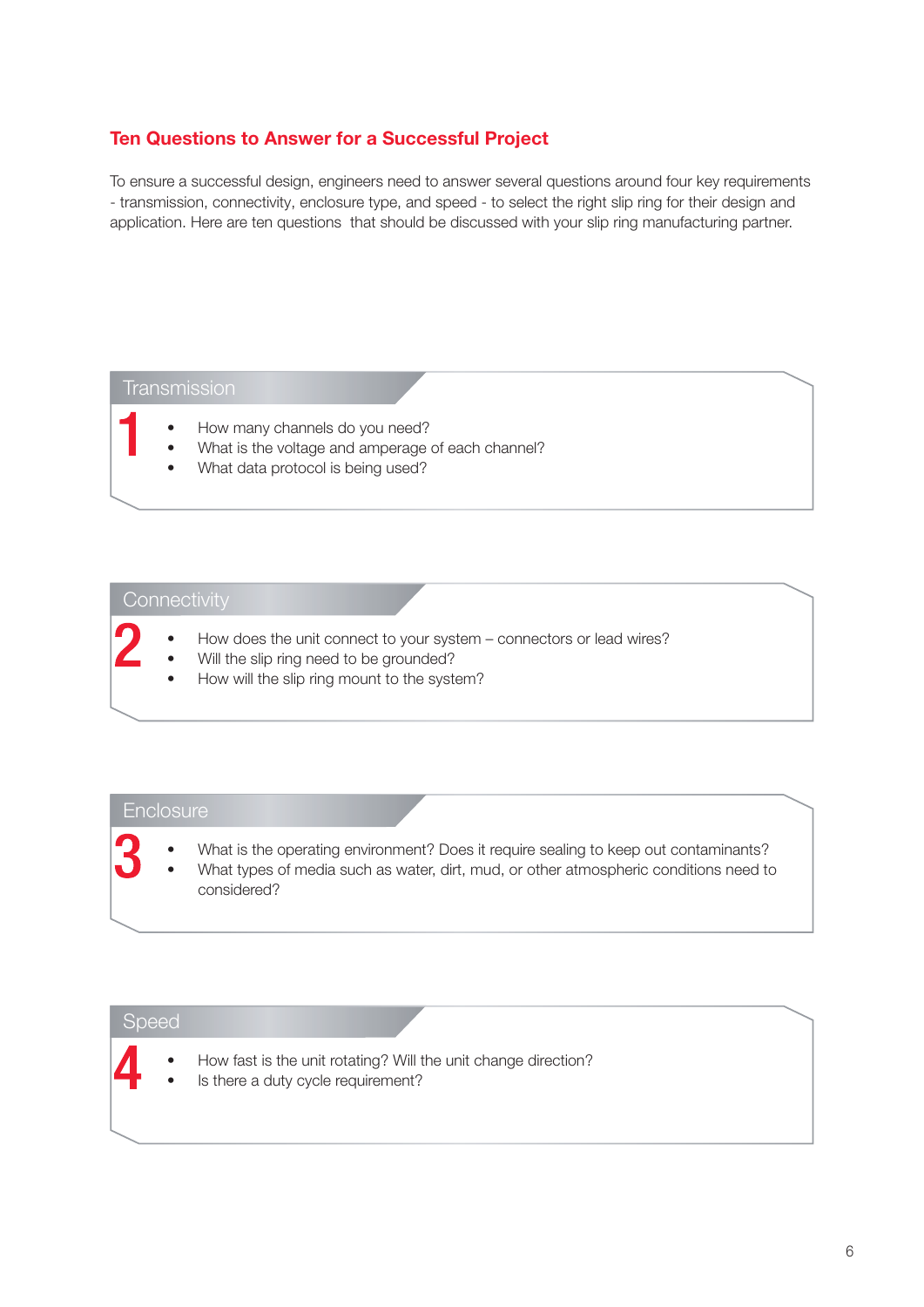## THE DEUBLIN APPROACH

Leveraging its expertise and technologies in the manufacture of rotary unions for high performance and rugged applications over the past 70 years, Deublin offers electrical slip rings that use proven technology for both its standard and custom products that deliver the highest quality for high-performance applications. These slip rings meet a variety of voltage and current, operating temperature, storage temperature, acceleration, and data transmission, as well as mechanical shock and vibration requirements.

Providing high-quality rotary transmission of electrical signal and power, all of Deublin's slip ring products are 100-percent tested prior to installation in the field. Deublin's products can be used in a variety of high performance applications including industrial automation equipment, wind turbine pitch systems, semiconductor production equipment, plastic molding machines, directional drilling machines, printing systems, satellite communications, food & beverage machines, industrial washers, and welding systems.

Deublin's engineers work closely with its customers to understand their applications, and to ensure that the slip ring solution optimally meets the application requirements for performance and environmental specifications.

No opportunities are too small to consider.

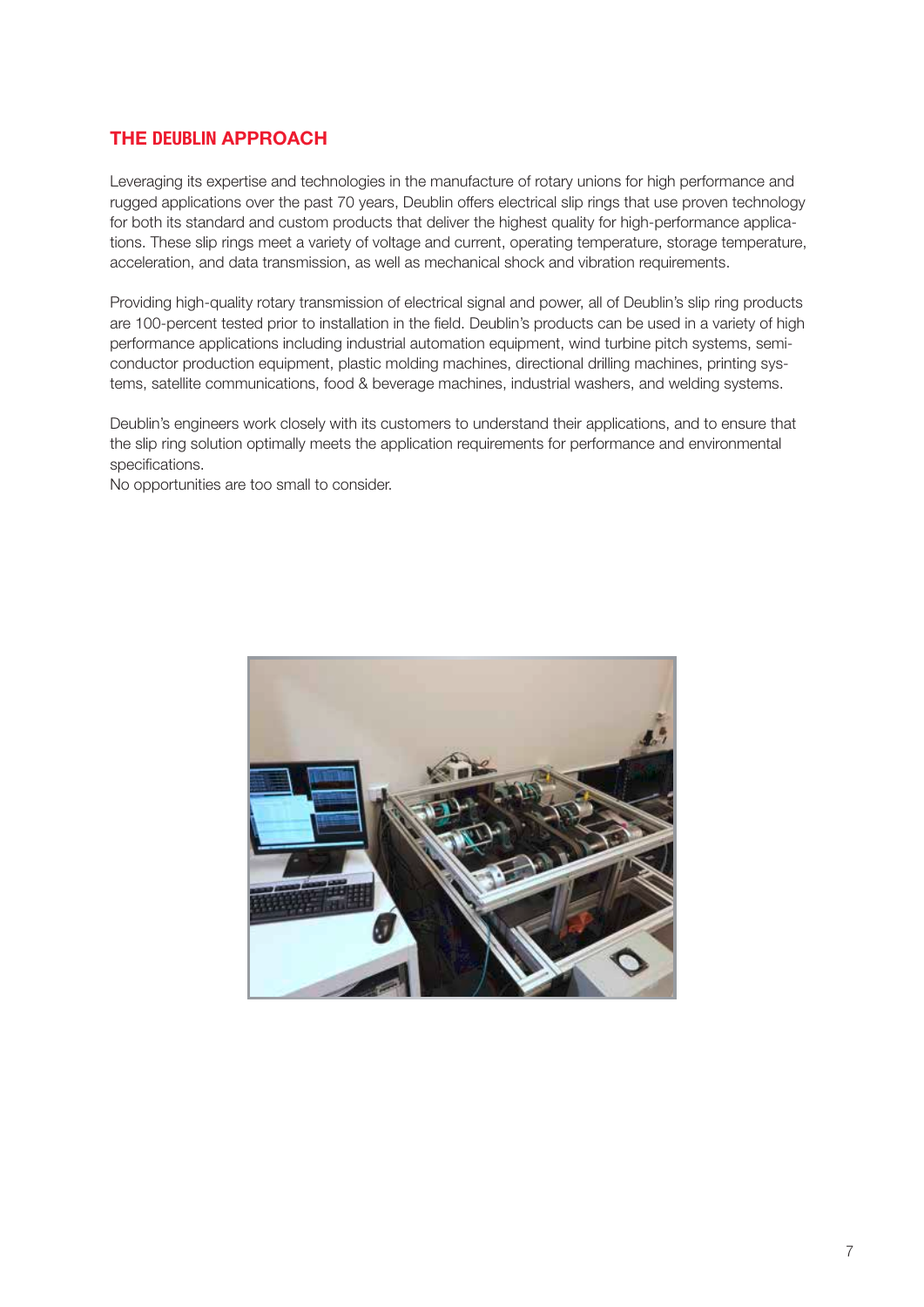In addition, Deublin employs three types of sliding contact or brush technologies to transmit data and power, depending on the application needs, unlike many other suppliers that offer only one or two options. Solutions can be designed with one brush technology or any combination of the three. These technologies include monofilament, multi-fiber precious metal, or carbon-based graphite, copper/graphite, silver/graphite options. As examples:

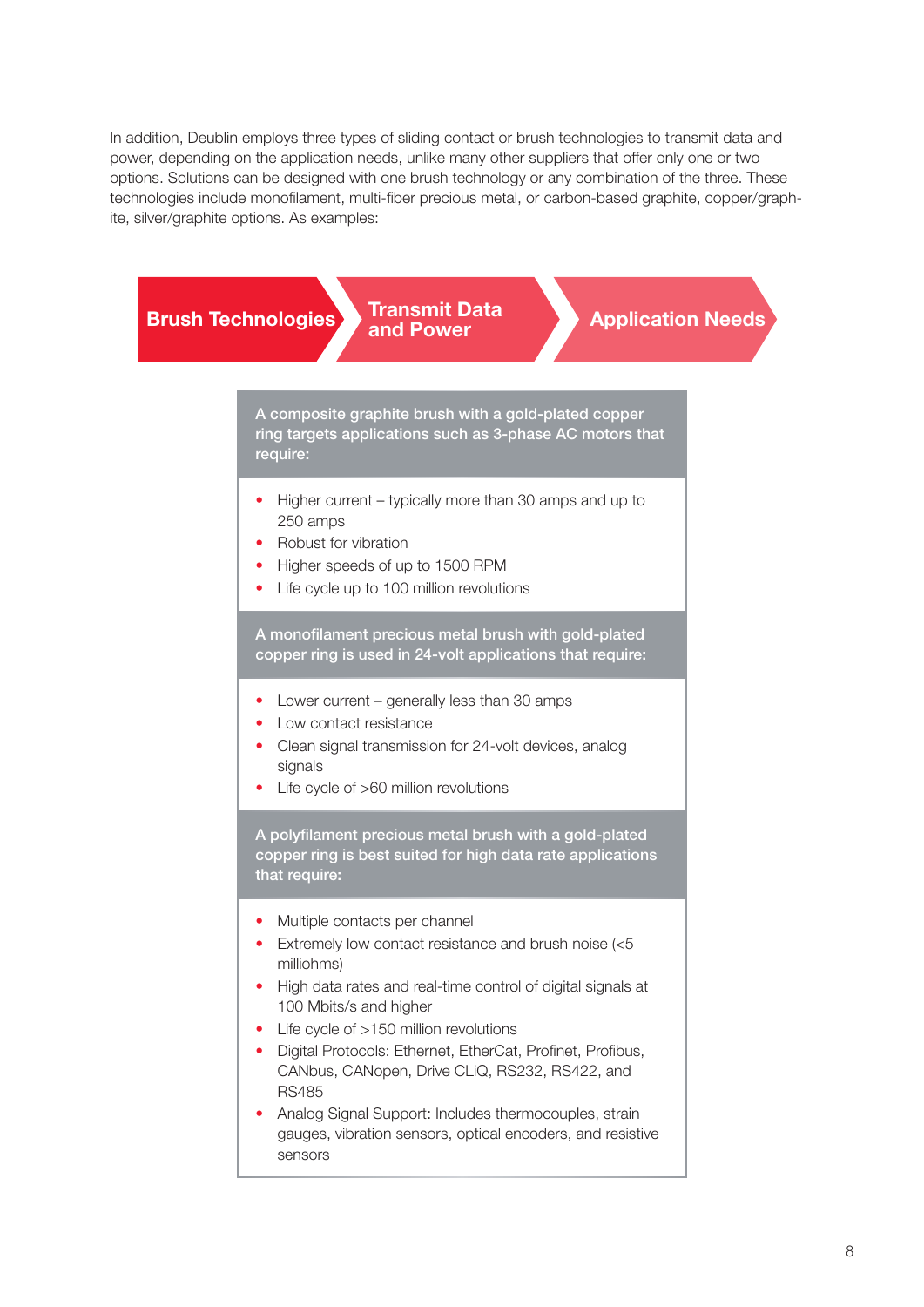However, there are critical applications that often require a custom-tailored slip ring to meet specific performance and life-cycle requirements. These custom requirements may include a mix of analog and digital data transmission, extreme temperature resistance, small packaging for space-constrained applications, integrated slip ring and rotary union assemblies, or unique electrical connection methods.

The foundation for Deublin's custom design products are building blocks of proven and qualified components, and advanced RF and EMI techniques to ensure high data integrity. This extensive range of building blocks meet a host of design challenges ranging from miniaturization and special packaging requirements to RF shielding and mixed signal handling capabilities.

# Advantages of the DEUBLIN SLM Series Slip Rings

Deublin offers standard, off-the-shelf products that are used for basic applications, including its new SLM Series slip ring. The standard product line offers a modular or configurable design to meet specific requirements such as multiple electrical channels and current capability, and a quick lead time. Options are available for mounting connections, connectors, and enclosures.

# Key Capabilities

- Voltage: Up to 480 Volts AC (single or three phase) or DC.
- Current: Up to 10 amps AC or DC.
- Channels: Up to 15.
- Signal types: Analog signals such as sensors, thermocouples, audio, and video, and digital signals such as Ethernet, PROFIBUS, CANbus, RS-232, RS-422, RS-485 and other logic control.
- EMI shielding: Shielding of analog, digital, RF, and microwave signals to prevent crosstalk with other signals and/or AC/DC power.
- Electrical Connection: Cables/leads (length as specified by the customer), and circular industrial or military connectors.
- Mounting: Flanged rotor mount or stub rotor mount. Through bore slip ring is optional to allow line(s) for other media to be routed through the center of the slip ring.
- Enclosure: Options include stainless steel or anodized aluminum for the exterior and IP ratings up to IP67 to meet a variety of environmental requirements. IP54 is standard for all products.
- Rotational speed: Up to 250 RPM.
- Operating life: Up to 100 million revolutions.
- Operating temperature: -40 °C to +70 °C. (Extended temperature ranges are available for custom applications.)
- Ingress protection rating: Up to IP67 or NEMA 12.
- High shock and vibration resistance.
- Electrical brush noise: Below 5 milliohms peak-to-peak.
- Packet loss: Typically as low as 20 packets per billion (ppb).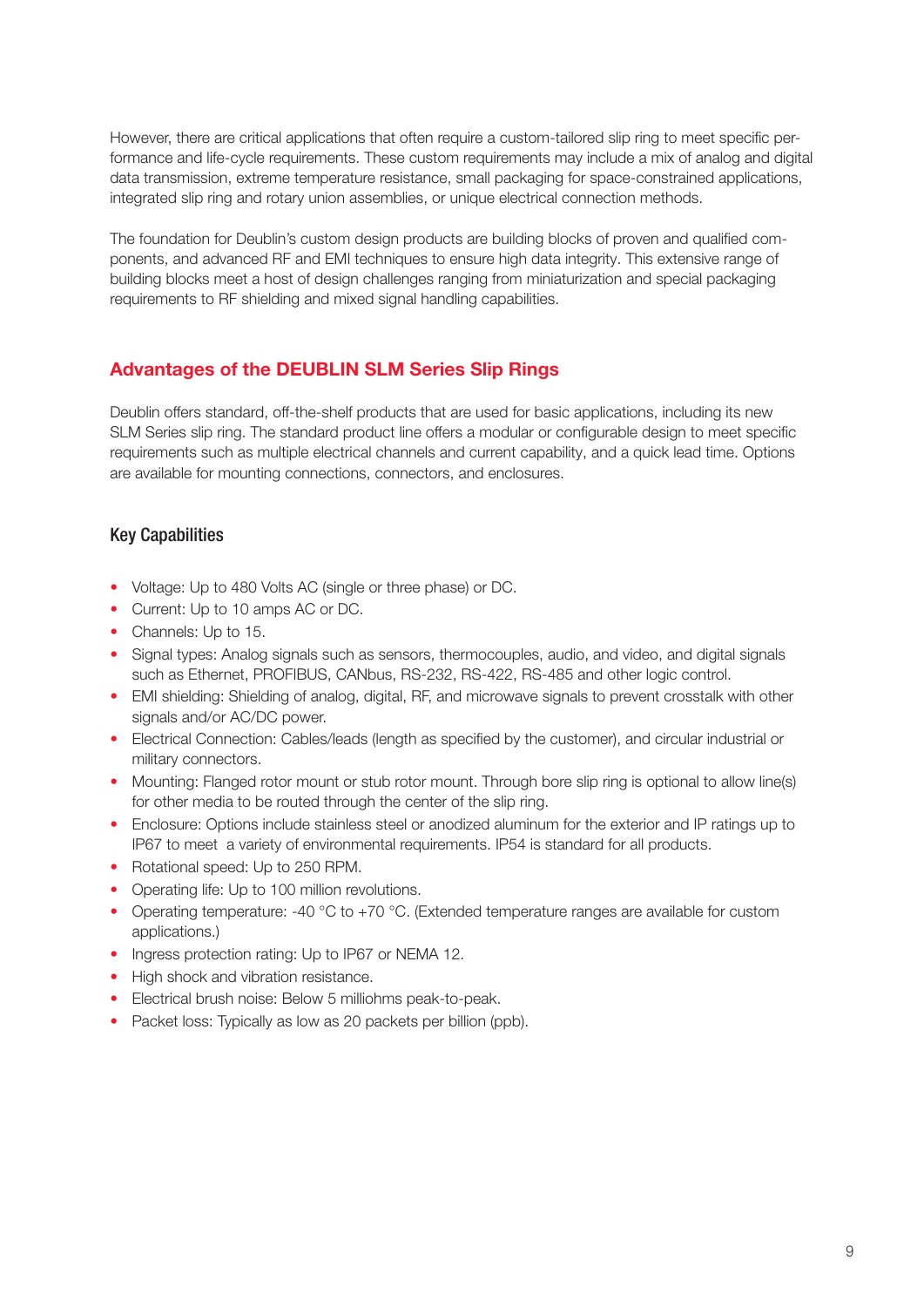# Integrated Designs

Leveraging its expertise in rotary unions, Deublin also provides integrated rotary joints that combine the electrical slip ring and rotary union into an integrated "plug-and-play" unit with up to 60 channels for customers who require both electrical and pneumatic (hydraulic/air/water) connections in space-constrained applications. It also eliminates the need for two rotors, two sets of bearings and two housings, reducing the overall package size significantly.

Deublin's rotary unions offer either mechanical seal or soft-seal technologies, while most other suppliers only provide a soft-seal version. For most applications, the mechanical seal unions deliver superior performance with lower torque and longer life.

The bundling of the rotary union and slip ring also ensures that the design is optimized for the application, reducing risk during the early design phase. Other advantages include a reduction in installation and maintenance time, eliminating the need to plug or disconnect multiple cable connections and hose fittings separately. Customers also benefit from sourcing the slip ring and rotary union from a single supplier.